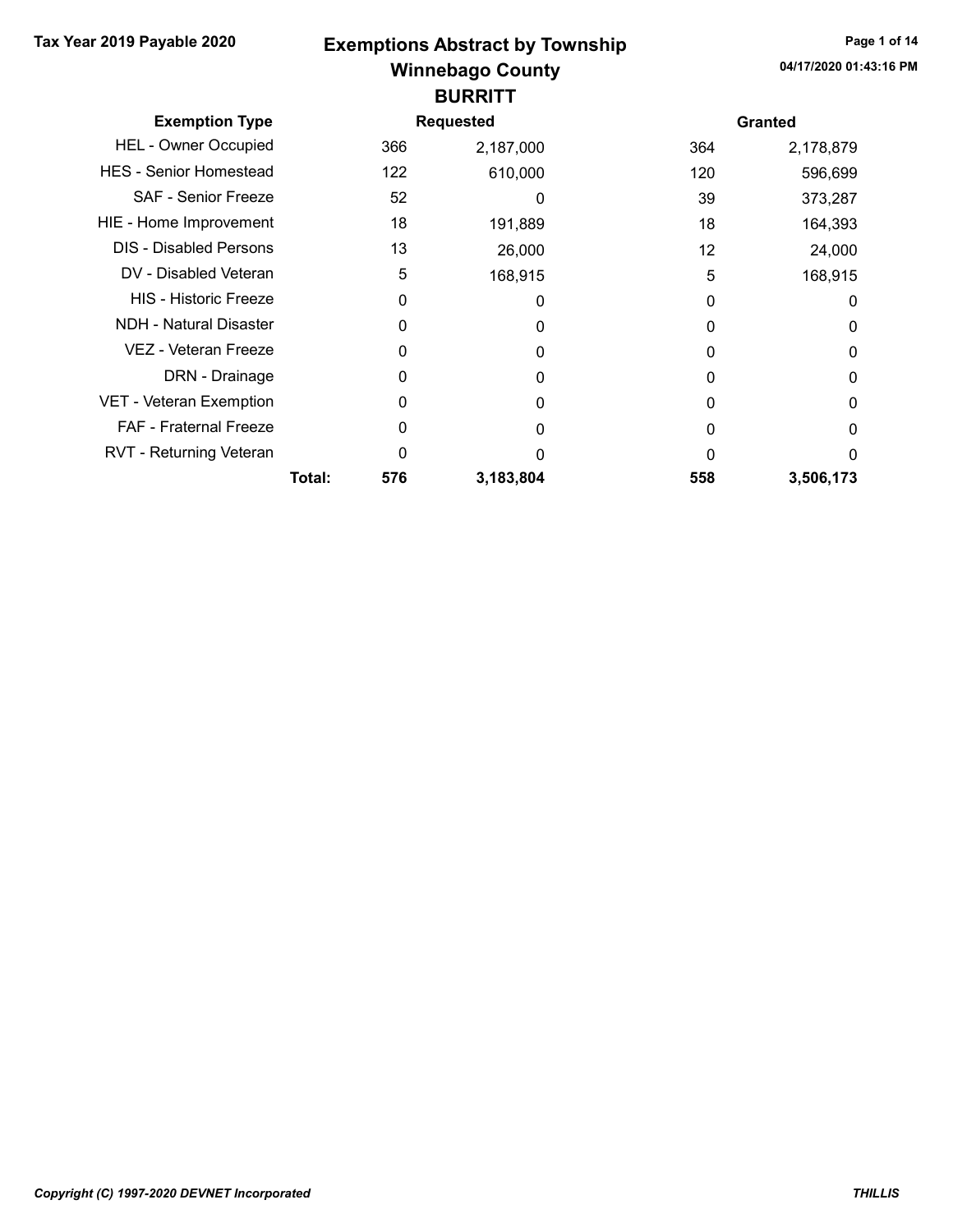#### Winnebago County Tax Year 2019 Payable 2020 **Exemptions Abstract by Township** Page 2 of 14 CHERRY VALLEY

| <b>Exemption Type</b>          |        |      | <b>Requested</b> |      | <b>Granted</b> |
|--------------------------------|--------|------|------------------|------|----------------|
| <b>HEL - Owner Occupied</b>    |        | 5219 | 31,308,000       | 5173 | 31,027,743     |
| <b>HES - Senior Homestead</b>  |        | 1797 | 8,985,000        | 1773 | 8,823,642      |
| <b>SAF - Senior Freeze</b>     |        | 853  | 0                | 734  | 3,871,170      |
| HIE - Home Improvement         |        | 175  | 307,178          | 170  | 307,178        |
| <b>DIS - Disabled Persons</b>  |        | 175  | 350,000          | 160  | 320,000        |
| DV - Disabled Veteran          |        | 77   | 2,208,340        | 74   | 2,146,934      |
| RVT - Returning Veteran        |        |      | 5,000            |      | 5,000          |
| <b>FAF - Fraternal Freeze</b>  |        |      | 0                |      | 8,107          |
| <b>VET - Veteran Exemption</b> |        |      | 100,000          |      | 30,151         |
| <b>HIS - Historic Freeze</b>   |        | O    | 0                |      | 0              |
| <b>NDH - Natural Disaster</b>  |        | 0    | 0                | 0    | $\mathbf{0}$   |
| VEZ - Veteran Freeze           |        | O    | 0                | 0    | 0              |
| DRN - Drainage                 |        | 0    | 0                | O    | 0              |
|                                | Total: | 8299 | 43,263,518       | 8087 | 46,539,925     |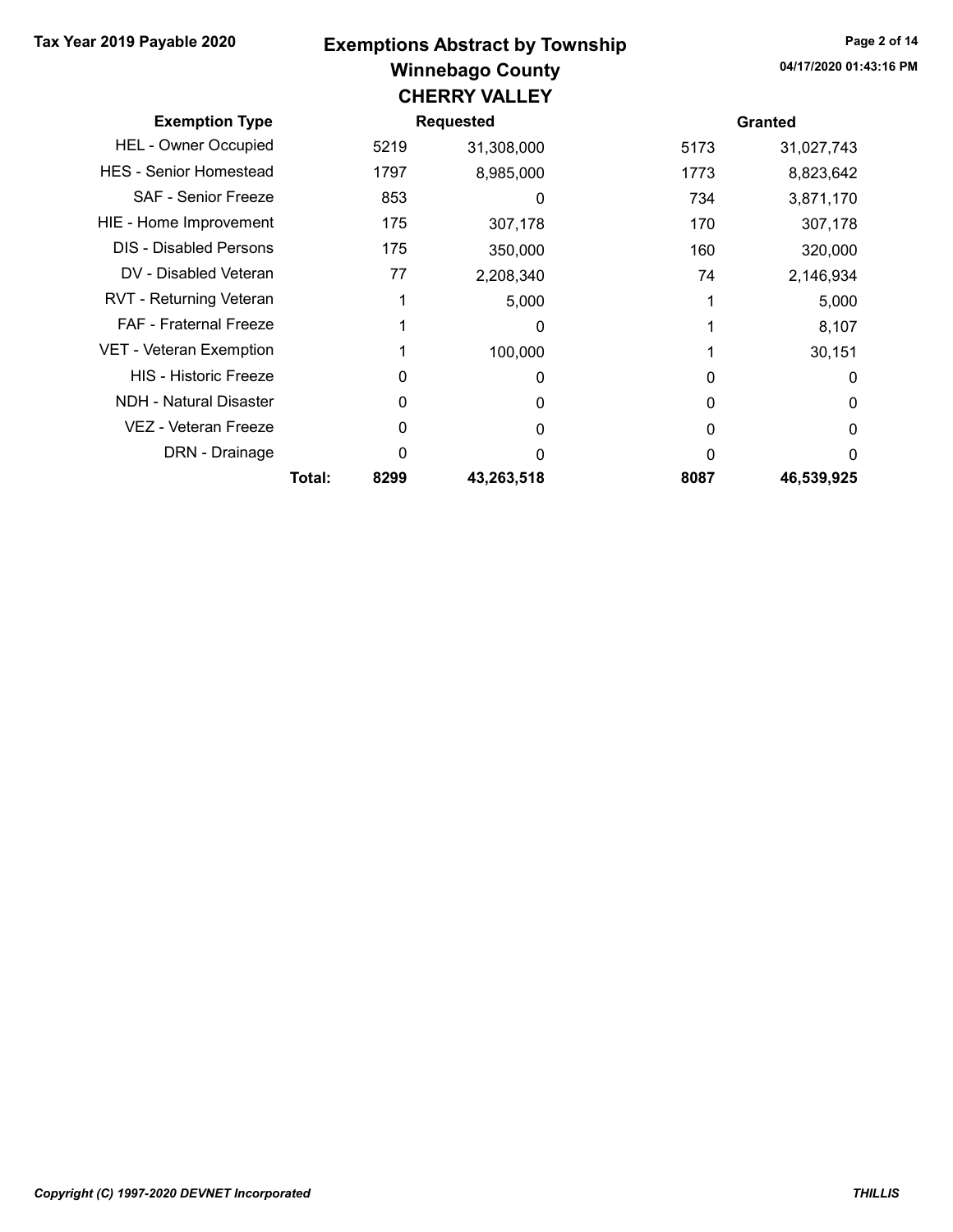# Winnebago County Tax Year 2019 Payable 2020 Exemptions Abstract by Township Page 3 of 14 DURAND

| <b>Exemption Type</b>          |        |      | <b>Requested</b> |      | <b>Granted</b> |
|--------------------------------|--------|------|------------------|------|----------------|
| <b>HEL - Owner Occupied</b>    |        | 736  | 4,416,000        | 723  | 4,335,940      |
| <b>HES - Senior Homestead</b>  |        | 259  | 1,295,000        | 250  | 1,246,658      |
| SAF - Senior Freeze            |        | 124  | 1,830            | 98   | 390,863        |
| HIE - Home Improvement         |        | 26   | 71,610           | 26   | 71,610         |
| <b>DIS</b> - Disabled Persons  |        | 17   | 34,000           | 15   | 30,000         |
| DV - Disabled Veteran          |        | 17   | 563,594          | 16   | 529,796        |
| <b>FAF</b> - Fraternal Freeze  |        |      | $\Omega$         |      | 26,708         |
| VEZ - Veteran Freeze           |        |      | O                |      | 39,058         |
| <b>VET - Veteran Exemption</b> |        | 0    | 0                | 0    | 0              |
| RVT - Returning Veteran        |        | 0    | O                | 0    | 0              |
| <b>NDH - Natural Disaster</b>  |        | 0    | 0                | 0    | 0              |
| <b>HIS - Historic Freeze</b>   |        | 0    | O                | 0    | 0              |
| DRN - Drainage                 |        | 0    | 0                | O    | 0              |
|                                | Total: | 1181 | 6,382,034        | 1130 | 6,670,633      |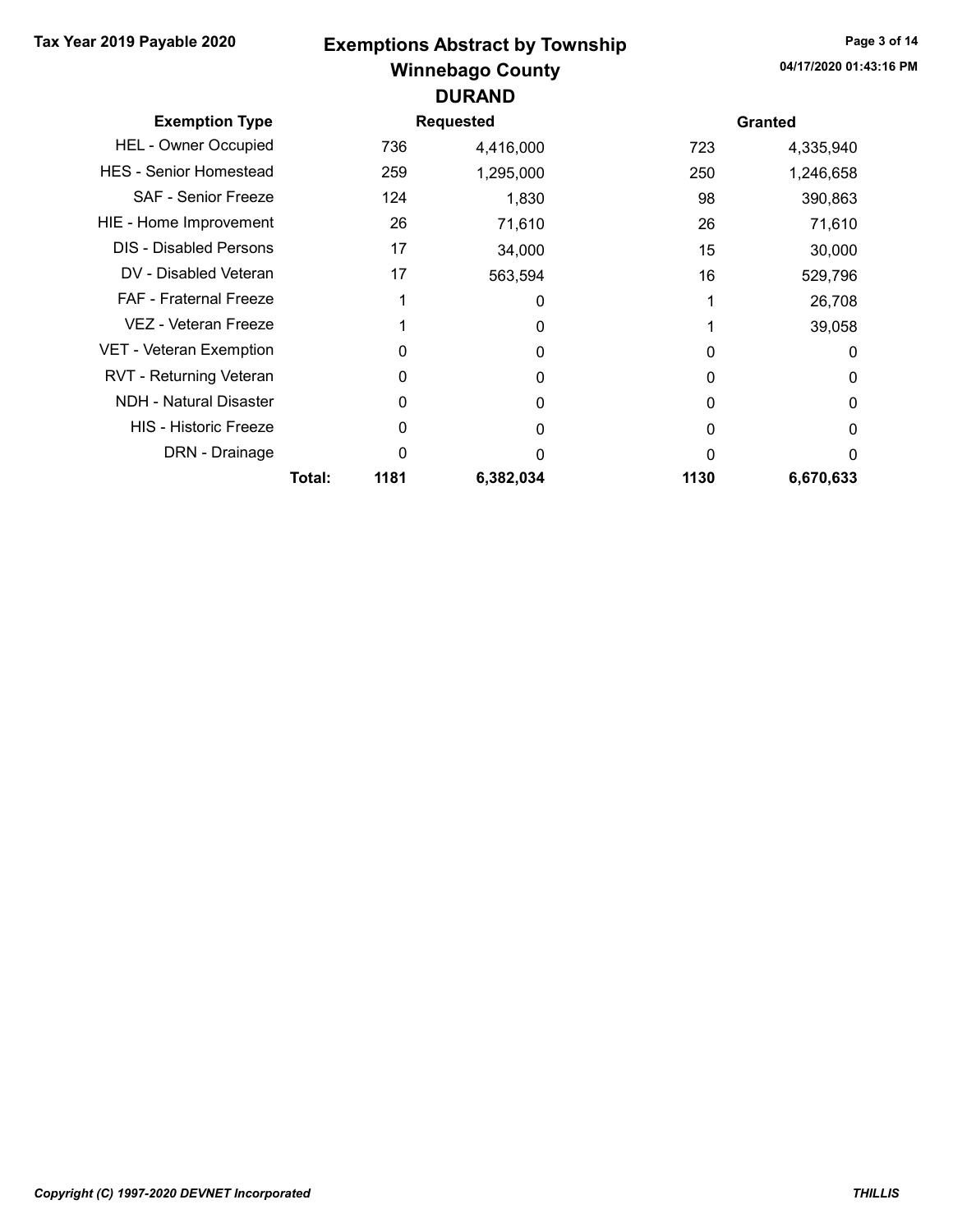# Winnebago County Tax Year 2019 Payable 2020 **Exemptions Abstract by Township** Page 4 of 14 HARLEM

| <b>Exemption Type</b>          |        |          | Requested  |       | <b>Granted</b> |
|--------------------------------|--------|----------|------------|-------|----------------|
| HEL - Owner Occupied           |        | 12021    | 72,039,000 | 11891 | 71,161,016     |
| <b>HES</b> - Senior Homestead  |        | 3386     | 16,930,000 | 3316  | 16,512,456     |
| <b>SAF - Senior Freeze</b>     |        | 1855     | 3,863      | 1614  | 7,224,180      |
| <b>DIS</b> - Disabled Persons  |        | 418      | 836,000    | 385   | 770,000        |
| DV - Disabled Veteran          |        | 190      | 6,238,270  | 179   | 6,021,912      |
| HIE - Home Improvement         |        | 179      | 422,743    | 177   | 422,743        |
| <b>VET - Veteran Exemption</b> |        | 3        | 300,000    | 3     | 143,671        |
| VEZ - Veteran Freeze           |        | 2        | 0          | 2     | 66,878         |
| RVT - Returning Veteran        |        |          | 5,000      |       | 5,000          |
| DRN - Drainage                 |        | 0        | 0          | 0     | 0              |
| <b>FAF</b> - Fraternal Freeze  |        | $\Omega$ | 0          | 0     | 0              |
| <b>HIS - Historic Freeze</b>   |        | 0        | 0          | 0     | 0              |
| <b>NDH - Natural Disaster</b>  |        | 0        | 0          | 0     | 0              |
|                                | Total: | 18055    | 96,774,876 | 17568 | 102,327,856    |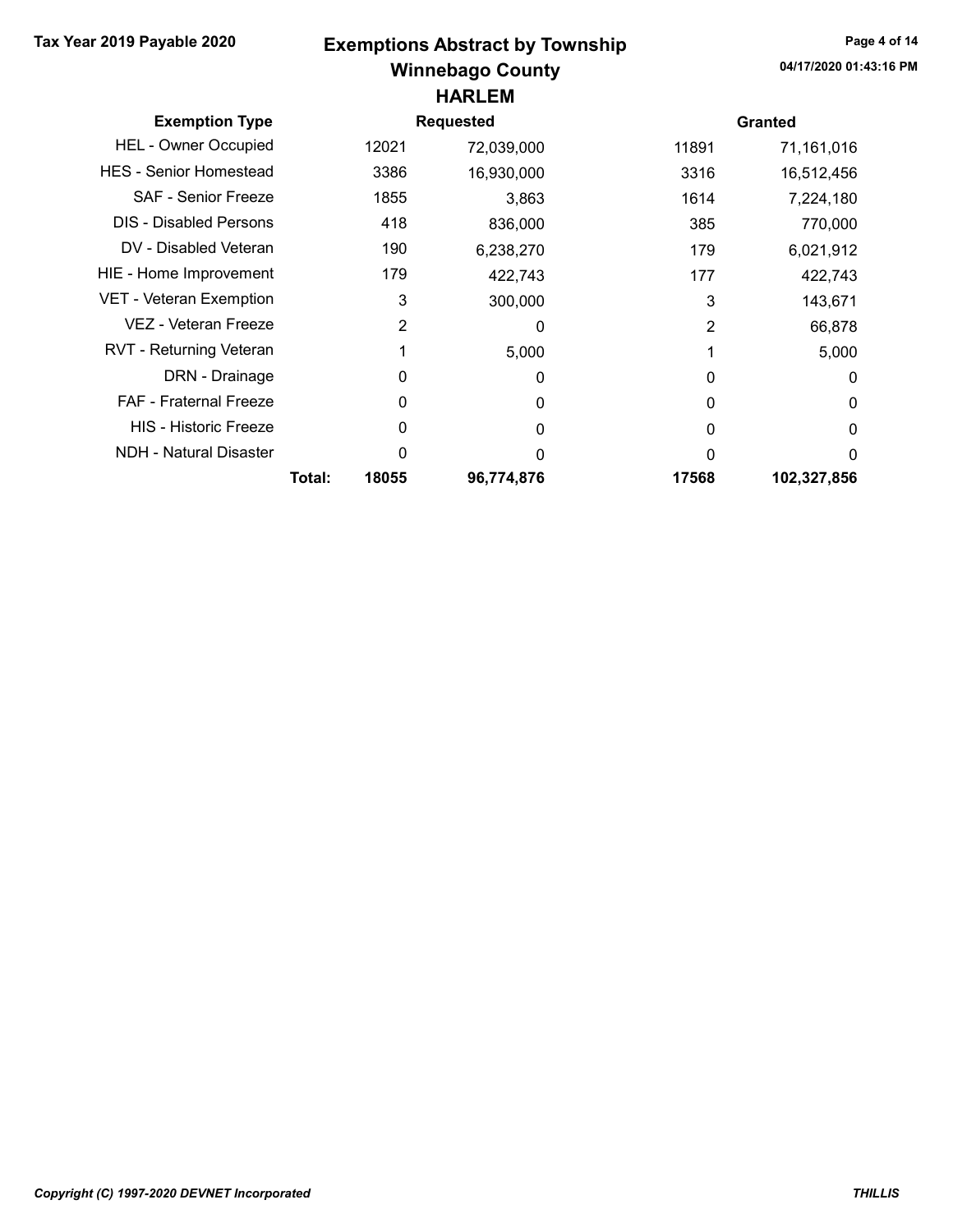## Winnebago County Tax Year 2019 Payable 2020 **Exemptions Abstract by Township** Page 5 of 14 **HARRISON**

| <b>Exemption Type</b>         |        |     | <b>Requested</b> |     | <b>Granted</b> |
|-------------------------------|--------|-----|------------------|-----|----------------|
| <b>HEL - Owner Occupied</b>   |        | 220 | 1,308,000        | 218 | 1,301,408      |
| <b>HES - Senior Homestead</b> |        | 84  | 420,000          | 82  | 410,000        |
| <b>SAF - Senior Freeze</b>    |        | 45  | 0                | 33  | 317,202        |
| <b>DIS - Disabled Persons</b> |        | 9   | 18,000           | 8   | 16,000         |
| DV - Disabled Veteran         |        | 3   | 86,692           | 3   | 84,817         |
| HIE - Home Improvement        |        | 3   | 22,444           | 3   | 22,444         |
| DRN - Drainage                |        | 0   | 0                | 0   | 0              |
| <b>FAF - Fraternal Freeze</b> |        | 0   |                  | 0   | 0              |
| <b>HIS - Historic Freeze</b>  |        | 0   | 0                | O   | 0              |
| <b>NDH - Natural Disaster</b> |        |     | O                | 0   | 0              |
| RVT - Returning Veteran       |        | 0   | O                | 0   | 0              |
| VET - Veteran Exemption       |        | ი   | O                | 0   | 0              |
| <b>VEZ - Veteran Freeze</b>   |        | 0   |                  | ი   | 0              |
|                               | Total: | 364 | 1,855,136        | 347 | 2,151,871      |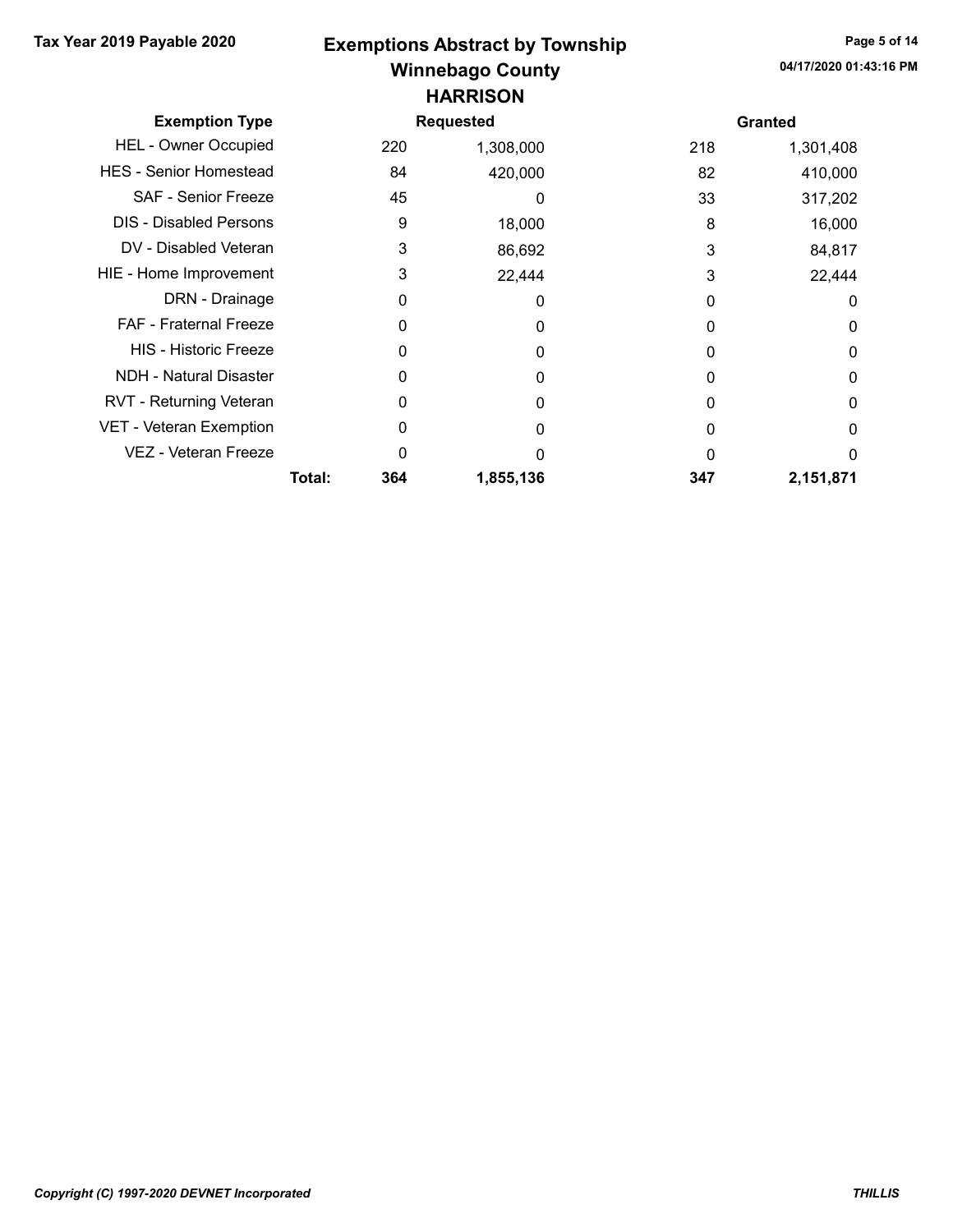#### Winnebago County Tax Year 2019 Payable 2020 Exemptions Abstract by Township Page 6 of 14 LAONA

| <b>Exemption Type</b>         |        |     | <b>Requested</b> |          | <b>Granted</b> |
|-------------------------------|--------|-----|------------------|----------|----------------|
| <b>HEL - Owner Occupied</b>   |        | 454 | 2,718,000        | 446      | 2,670,570      |
| <b>HES - Senior Homestead</b> |        | 220 | 1,100,000        | 215      | 1,071,473      |
| <b>SAF - Senior Freeze</b>    |        | 94  | 0                | 80       | 372,135        |
| <b>DIS</b> - Disabled Persons |        | 15  | 30,000           | 14       | 28,000         |
| DV - Disabled Veteran         |        | 12  | 463,366          | 12       | 463,366        |
| HIE - Home Improvement        |        | 10  | 49,048           | 10       | 49,048         |
| DRN - Drainage                |        | 0   | 0                | 0        | 0              |
| <b>FAF - Fraternal Freeze</b> |        | 0   | 0                | $\Omega$ | 0              |
| <b>HIS - Historic Freeze</b>  |        | 0   | 0                | 0        | 0              |
| <b>NDH - Natural Disaster</b> |        | 0   | 0                | $\Omega$ | 0              |
| RVT - Returning Veteran       |        | 0   | 0                | 0        | 0              |
| VET - Veteran Exemption       |        | 0   | 0                | 0        | 0              |
| VEZ - Veteran Freeze          |        | 0   | ი                | 0        | 0              |
|                               | Total: | 805 | 4,360,414        | 777      | 4,654,592      |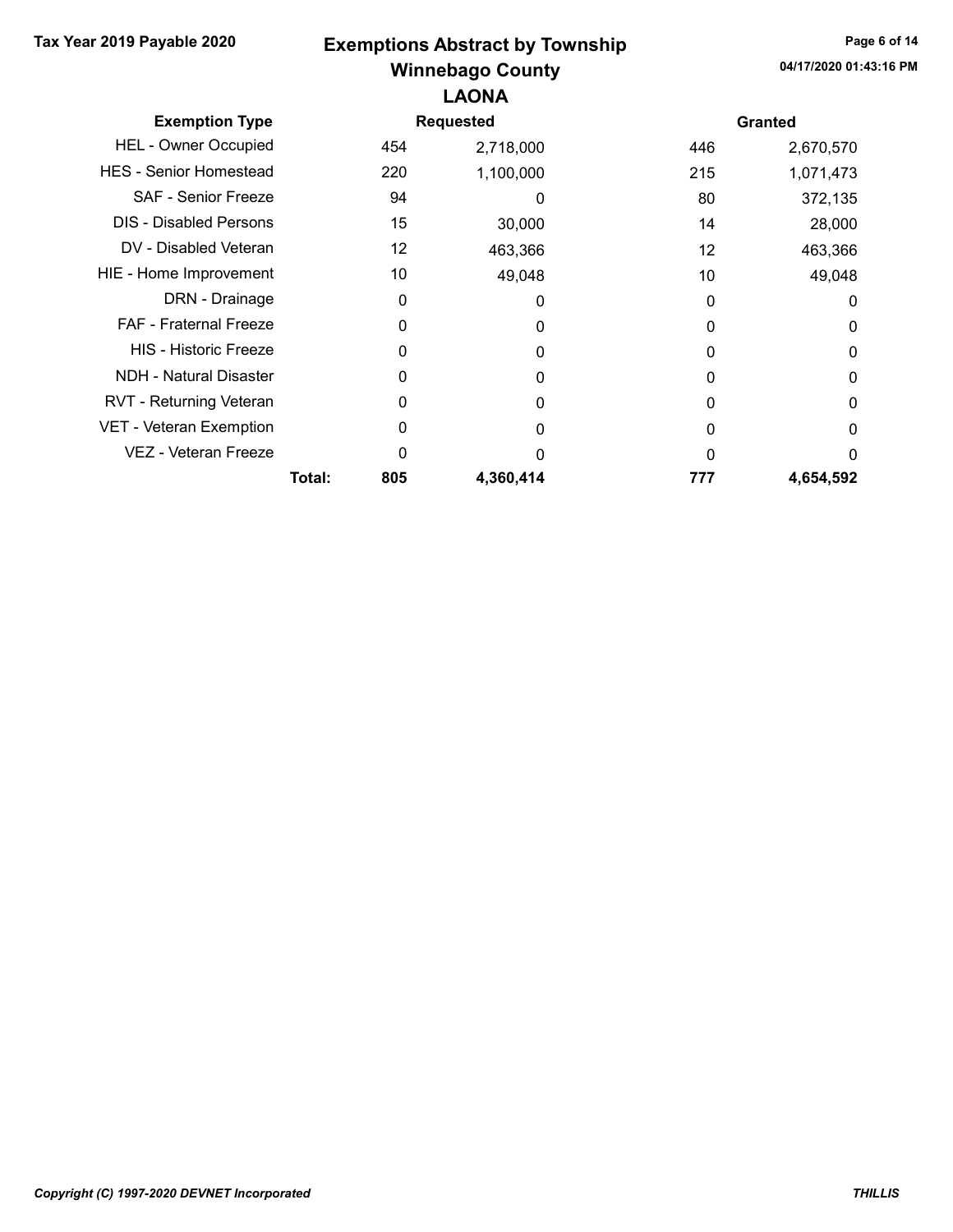### Winnebago County Tax Year 2019 Payable 2020 **Exemptions Abstract by Township** Page 7 of 14 OWEN

| <b>Exemption Type</b>         |        |      | <b>Requested</b> |      | <b>Granted</b> |
|-------------------------------|--------|------|------------------|------|----------------|
| <b>HEL - Owner Occupied</b>   |        | 1407 | 8,430,000        | 1389 | 8,329,381      |
| <b>HES</b> - Senior Homestead |        | 571  | 2,855,000        | 562  | 2,799,123      |
| <b>SAF - Senior Freeze</b>    |        | 247  | 0                | 209  | 1,390,944      |
| <b>DIS</b> - Disabled Persons |        | 59   | 118,000          | 56   | 112,000        |
| HIE - Home Improvement        |        | 30   | 156,325          | 28   | 130,620        |
| DV - Disabled Veteran         |        | 21   | 960,236          | 20   | 944,377        |
| <b>FAF</b> - Fraternal Freeze |        | 0    | 0                | 0    | 0              |
| <b>HIS - Historic Freeze</b>  |        | 0    | 0                | 0    | 0              |
| <b>NDH - Natural Disaster</b> |        | 0    | 0                | 0    | 0              |
| RVT - Returning Veteran       |        | O    | 0                | 0    | 0              |
| VET - Veteran Exemption       |        | 0    | 0                | 0    | 0              |
| DRN - Drainage                |        | O    | 0                | O    | 0              |
| VEZ - Veteran Freeze          |        | 0    | O                |      | 0              |
|                               | Total: | 2335 | 12,519,561       | 2264 | 13,706,445     |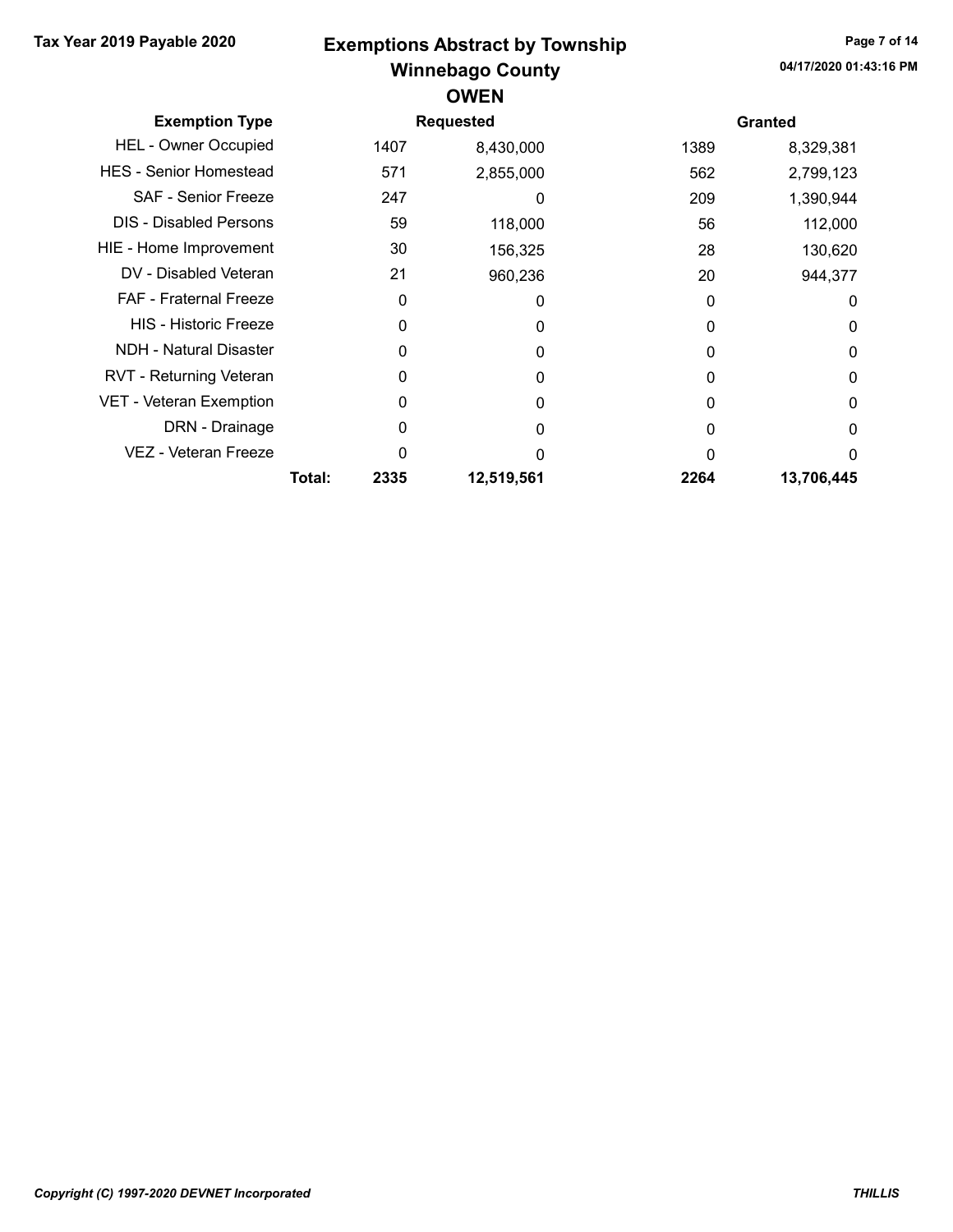#### Winnebago County Tax Year 2019 Payable 2020 **Exemptions Abstract by Township** Page 8 of 14 PECATONICA

|                                |        |      | LVNI VIIIVA      |      |                |
|--------------------------------|--------|------|------------------|------|----------------|
| <b>Exemption Type</b>          |        |      | <b>Requested</b> |      | <b>Granted</b> |
| <b>HEL - Owner Occupied</b>    |        | 1372 | 8,232,000        | 1357 | 8,132,704      |
| <b>HES</b> - Senior Homestead  |        | 443  | 2,215,000        | 432  | 2,134,835      |
| <b>SAF - Senior Freeze</b>     |        | 198  | O                | 161  | 527,396        |
| HIE - Home Improvement         |        | 46   | 240,603          | 45   | 240,603        |
| <b>DIS</b> - Disabled Persons  |        | 38   | 76,000           | 35   | 70,000         |
| DV - Disabled Veteran          |        | 21   | 864,339          | 21   | 792,070        |
| <b>FAF - Fraternal Freeze</b>  |        |      | 0                |      | 8,622          |
| VEZ - Veteran Freeze           |        |      | 0                |      | 13,908         |
| DRN - Drainage                 |        | 0    | 0                | U    | 0              |
| <b>HIS - Historic Freeze</b>   |        | 0    | O                |      | 0              |
| NDH - Natural Disaster         |        | 0    | 0                |      | 0              |
| RVT - Returning Veteran        |        | 0    | 0                | 0    | 0              |
| <b>VET - Veteran Exemption</b> |        | O    | ი                |      | 0              |
|                                | Total: | 2120 | 11,627,942       | 2053 | 11,920,138     |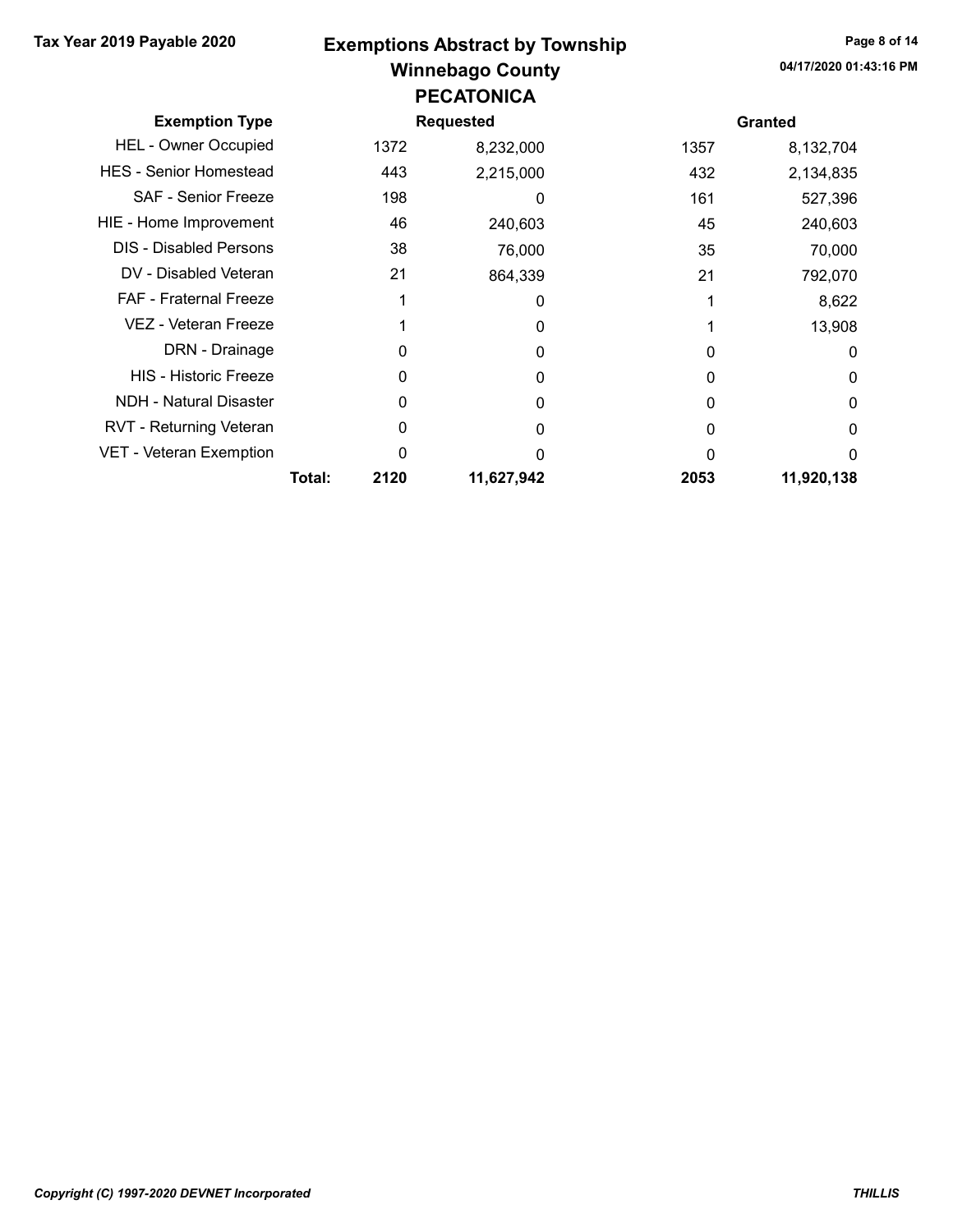### Winnebago County Tax Year 2019 Payable 2020 **Exemptions Abstract by Township** Page 9 of 14 **ROCKTON**

| <b>Exemption Type</b>         |        |      | <b>Requested</b> |      | <b>Granted</b> |
|-------------------------------|--------|------|------------------|------|----------------|
| <b>HEL - Owner Occupied</b>   |        | 4643 | 27,822,000       | 4588 | 27,440,408     |
| <b>HES - Senior Homestead</b> |        | 1366 | 6,830,000        | 1341 | 6,645,224      |
| <b>SAF - Senior Freeze</b>    |        | 658  | 0                | 566  | 3,965,086      |
| HIE - Home Improvement        |        | 150  | 522,386          | 142  | 522,386        |
| <b>DIS - Disabled Persons</b> |        | 109  | 218,000          | 91   | 182,000        |
| DV - Disabled Veteran         |        | 82   | 2,937,595        | 77   | 2,850,180      |
| VET - Veteran Exemption       |        | 2    | 200,000          | 2    | 146,294        |
| VEZ - Veteran Freeze          |        |      | 0                |      | 240,779        |
| DRN - Drainage                |        | 0    | 0                | 0    | 0              |
| <b>FAF</b> - Fraternal Freeze |        | 0    | $\Omega$         | 0    | 0              |
| <b>HIS - Historic Freeze</b>  |        | 0    | $\Omega$         | 0    | 0              |
| <b>NDH - Natural Disaster</b> |        | 0    | $\Omega$         | 0    | 0              |
| RVT - Returning Veteran       |        | 0    | 0                | U    | 0              |
|                               | Total: | 7011 | 38,529,981       | 6808 | 41,992,357     |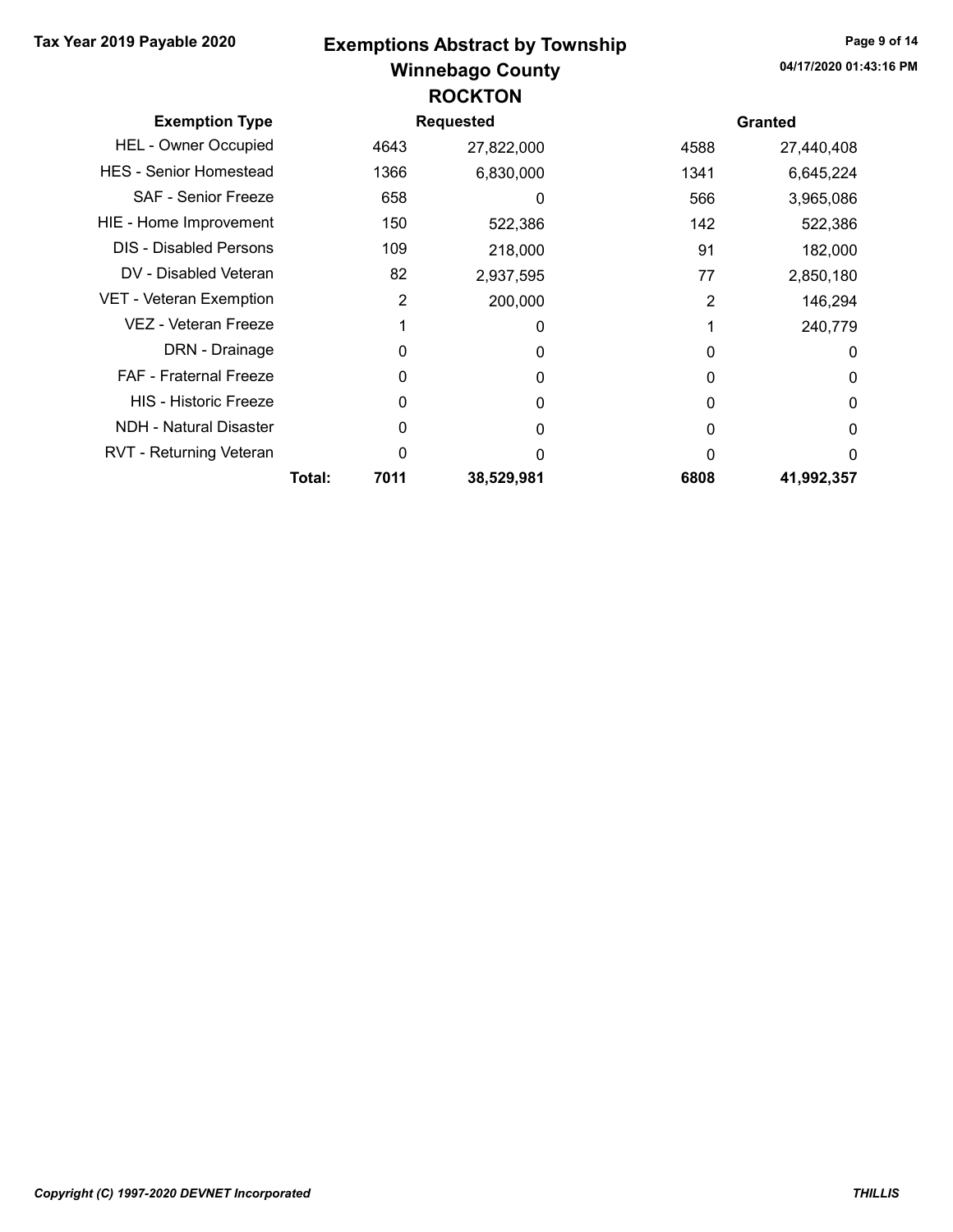## Winnebago County Tax Year 2019 Payable 2020 Exemptions Abstract by Township Page 10 of 14 ROSCOE

| <b>Exemption Type</b>         |        |      | <b>Requested</b> |      | <b>Granted</b> |
|-------------------------------|--------|------|------------------|------|----------------|
| <b>HEL - Owner Occupied</b>   |        | 6204 | 37,155,000       | 6134 | 36,759,164     |
| <b>HES - Senior Homestead</b> |        | 1532 | 7,660,000        | 1506 | 7,505,876      |
| <b>SAF - Senior Freeze</b>    |        | 642  | 3,458            | 561  | 3,736,832      |
| HIE - Home Improvement        |        | 159  | 705,199          | 153  | 683,769        |
| <b>DIS</b> - Disabled Persons |        | 127  | 254,000          | 113  | 226,000        |
| DV - Disabled Veteran         |        | 120  | 4,820,895        | 119  | 4,590,852      |
| VEZ - Veteran Freeze          |        | 2    | 109,478          | 2    | 213,688        |
| <b>FAF</b> - Fraternal Freeze |        |      | 0                |      | 17,965         |
| RVT - Returning Veteran       |        |      | 5,000            |      | 5,000          |
| NDH - Natural Disaster        |        | 0    | 0                | 0    | $\Omega$       |
| VET - Veteran Exemption       |        | 0    | 0                | 0    | $\Omega$       |
| DRN - Drainage                |        | 0    | 0                | O    | 0              |
| <b>HIS - Historic Freeze</b>  |        | 0    | 0                | O    | 0              |
|                               | Total: | 8788 | 50,713,030       | 8590 | 53,739,146     |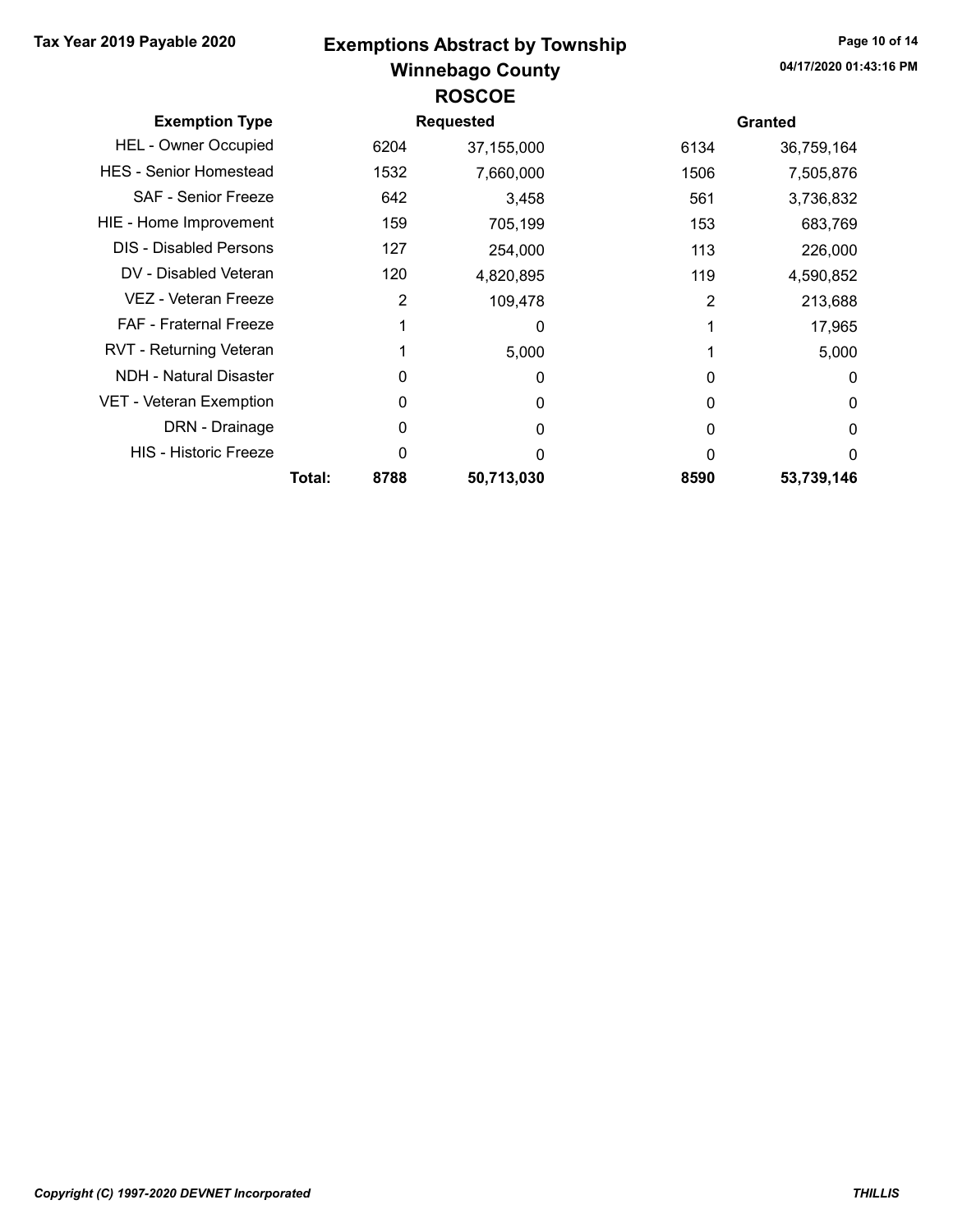### Winnebago County Tax Year 2019 Payable 2020 Exemptions Abstract by Township Page 11 of 14 SEWARD

| <b>Exemption Type</b>          |        |     | <b>Requested</b> |     | <b>Granted</b> |
|--------------------------------|--------|-----|------------------|-----|----------------|
| <b>HEL - Owner Occupied</b>    |        | 273 | 1,638,000        | 269 | 1,608,695      |
| <b>HES - Senior Homestead</b>  |        | 103 | 515,000          | 101 | 501,123        |
| <b>SAF - Senior Freeze</b>     |        | 39  | 0                | 31  | 151,011        |
| <b>DIS</b> - Disabled Persons  |        | 10  | 20,000           | 9   | 18,000         |
| DV - Disabled Veteran          |        |     | 153,623          | 6   | 148,623        |
| HIE - Home Improvement         |        | 2   | 11,170           | 2   | 11,170         |
| DRN - Drainage                 |        | 0   | 0                | 0   | 0              |
| FAF - Fraternal Freeze         |        | ი   | 0                | O   | 0              |
| <b>HIS - Historic Freeze</b>   |        | 0   | 0                | 0   | 0              |
| NDH - Natural Disaster         |        |     | 0                | O   | 0              |
| RVT - Returning Veteran        |        | 0   | 0                | 0   | 0              |
| <b>VET - Veteran Exemption</b> |        |     | 0                | O   | 0              |
| <b>VEZ - Veteran Freeze</b>    |        |     | O                | O   | 0              |
|                                | Total: | 434 | 2,337,793        | 418 | 2,438,622      |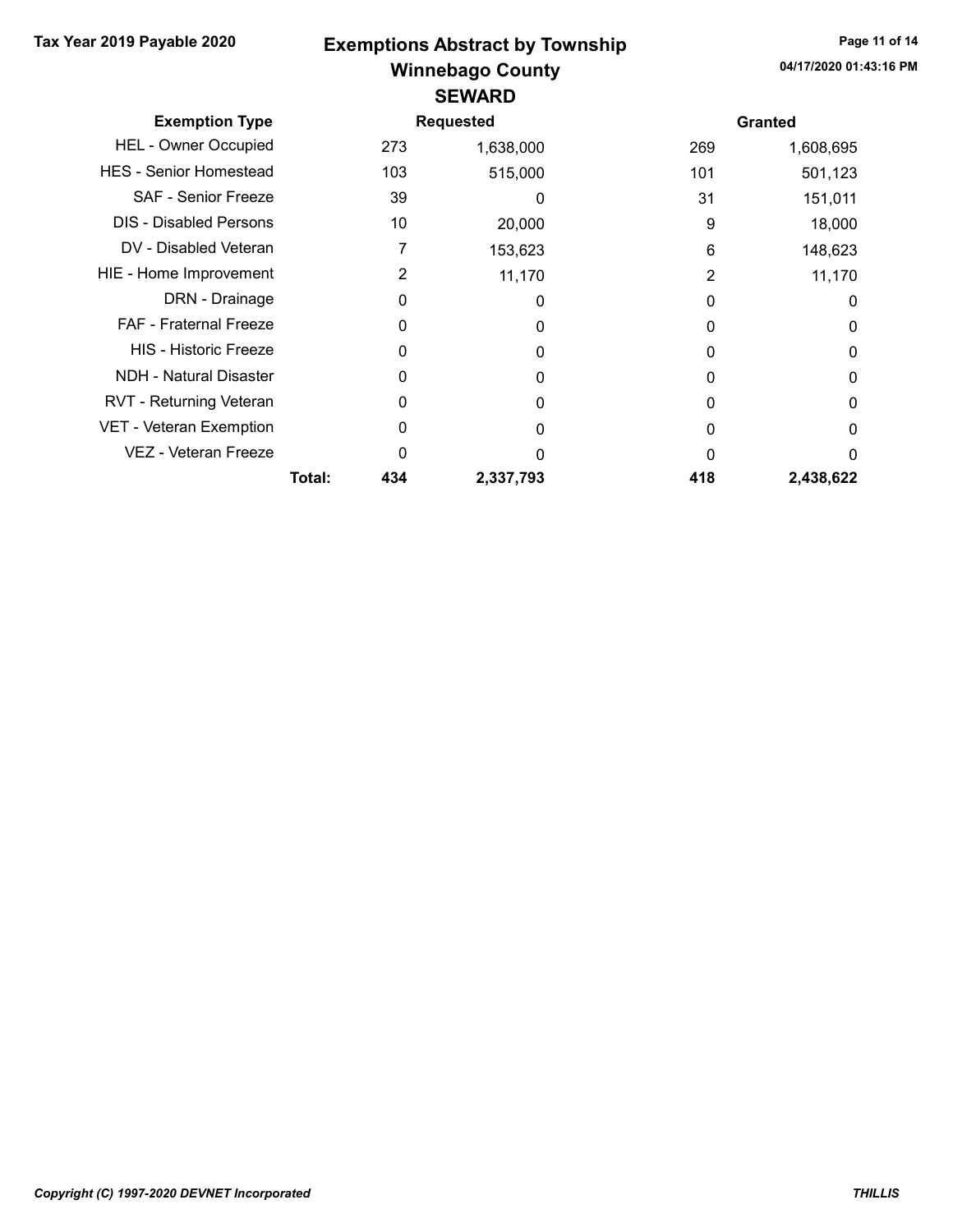#### Winnebago County Tax Year 2019 Payable 2020 Exemptions Abstract by Township Page 12 of 14 SHIRLAND

| <b>Exemption Type</b>          |        |     | <b>Requested</b> |     | <b>Granted</b> |
|--------------------------------|--------|-----|------------------|-----|----------------|
| <b>HEL - Owner Occupied</b>    |        | 336 | 2,016,000        | 334 | 2,004,000      |
| <b>HES - Senior Homestead</b>  |        | 139 | 695,000          | 138 | 688,168        |
| SAF - Senior Freeze            |        | 57  | 0                | 53  | 562,405        |
| HIE - Home Improvement         |        |     | 59,547           |     | 59,547         |
| <b>DIS - Disabled Persons</b>  |        | 6   | 12,000           | 6   | 12,000         |
| DV - Disabled Veteran          |        | 4   | 111,497          | 3   | 111,497        |
| DRN - Drainage                 |        | 0   | 0                | 0   | 0              |
| <b>FAF</b> - Fraternal Freeze  |        | O   | 0                | 0   | 0              |
| <b>HIS - Historic Freeze</b>   |        | O   | 0                | O   | 0              |
| <b>NDH - Natural Disaster</b>  |        | 0   | 0                | 0   | 0              |
| RVT - Returning Veteran        |        | 0   | 0                | O   | 0              |
| <b>VET - Veteran Exemption</b> |        | 0   | 0                | 0   | 0              |
| VEZ - Veteran Freeze           |        | O   |                  | n   | 0              |
|                                | Total: | 549 | 2,894,044        | 541 | 3,437,617      |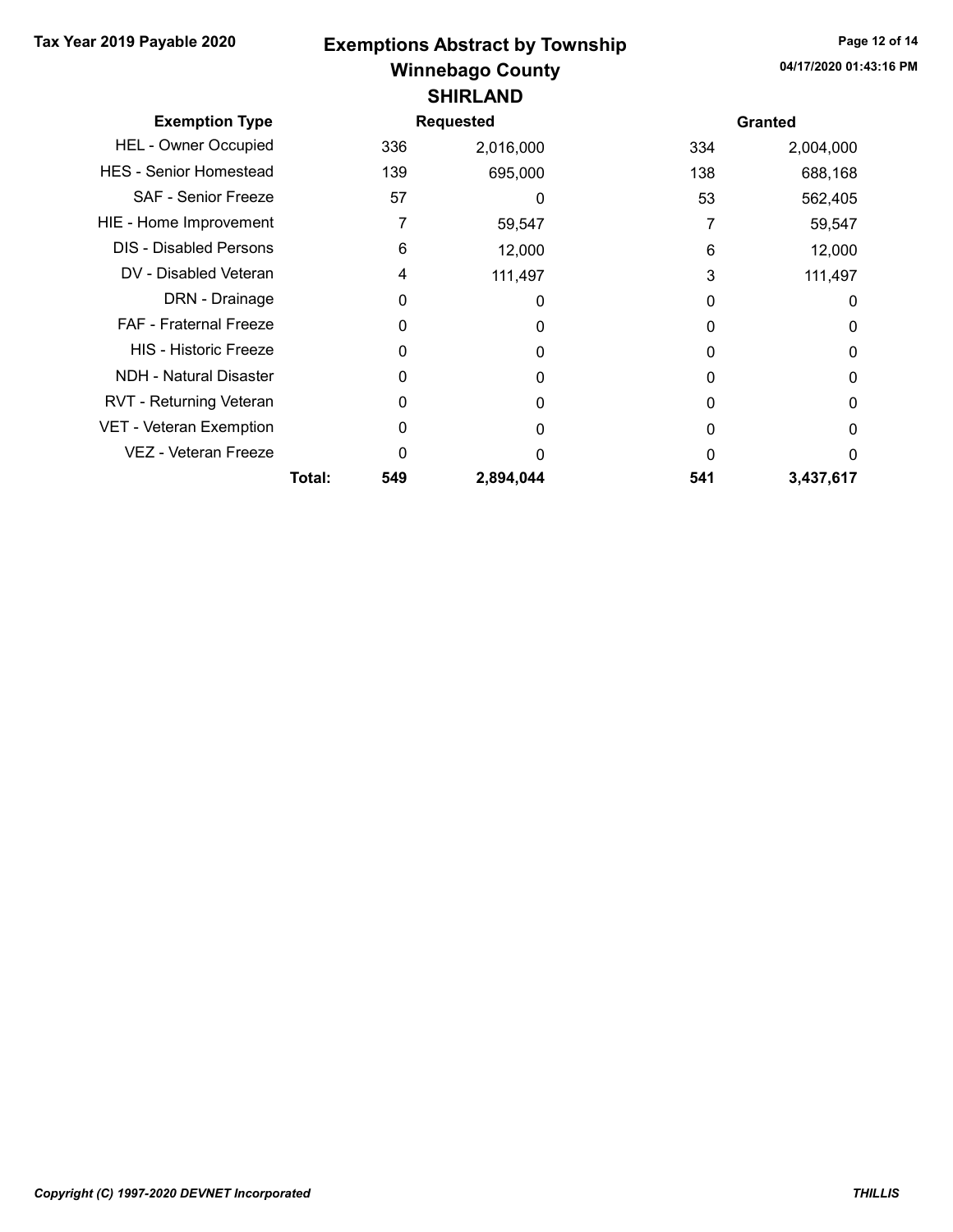#### Winnebago County Tax Year 2019 Payable 2020 Exemptions Abstract by Township Page 13 of 14 **WINNERAGO**

|                               |                  |      | WINNEDAGU  |                |            |
|-------------------------------|------------------|------|------------|----------------|------------|
| <b>Exemption Type</b>         | <b>Requested</b> |      |            | <b>Granted</b> |            |
| <b>HEL - Owner Occupied</b>   |                  | 1651 | 9,900,000  | 1631           | 9,778,620  |
| <b>HES - Senior Homestead</b> |                  | 480  | 2,400,000  | 467            | 2,332,419  |
| <b>SAF - Senior Freeze</b>    |                  | 196  | 0          | 162            | 914,061    |
| <b>DIS</b> - Disabled Persons |                  | 46   | 92,000     | 39             | 78,000     |
| HIE - Home Improvement        |                  | 36   | 159,926    | 34             | 147,214    |
| DV - Disabled Veteran         |                  | 28   | 1,170,315  | 26             | 1,130,349  |
| <b>FAF - Fraternal Freeze</b> |                  |      | 0          |                | 14,000     |
| DRN - Drainage                |                  | 0    | 0          | 0              | 0          |
| <b>HIS - Historic Freeze</b>  |                  | 0    | 0          | O              | 0          |
| NDH - Natural Disaster        |                  | 0    | 0          | 0              | 0          |
| RVT - Returning Veteran       |                  | 0    | 0          | 0              | 0          |
| VET - Veteran Exemption       |                  | 0    | 0          | 0              | 0          |
| VEZ - Veteran Freeze          |                  | 0    |            | 0              | 0          |
|                               | Total:           | 2438 | 13,722,241 | 2360           | 14,394,663 |
|                               |                  |      |            |                |            |